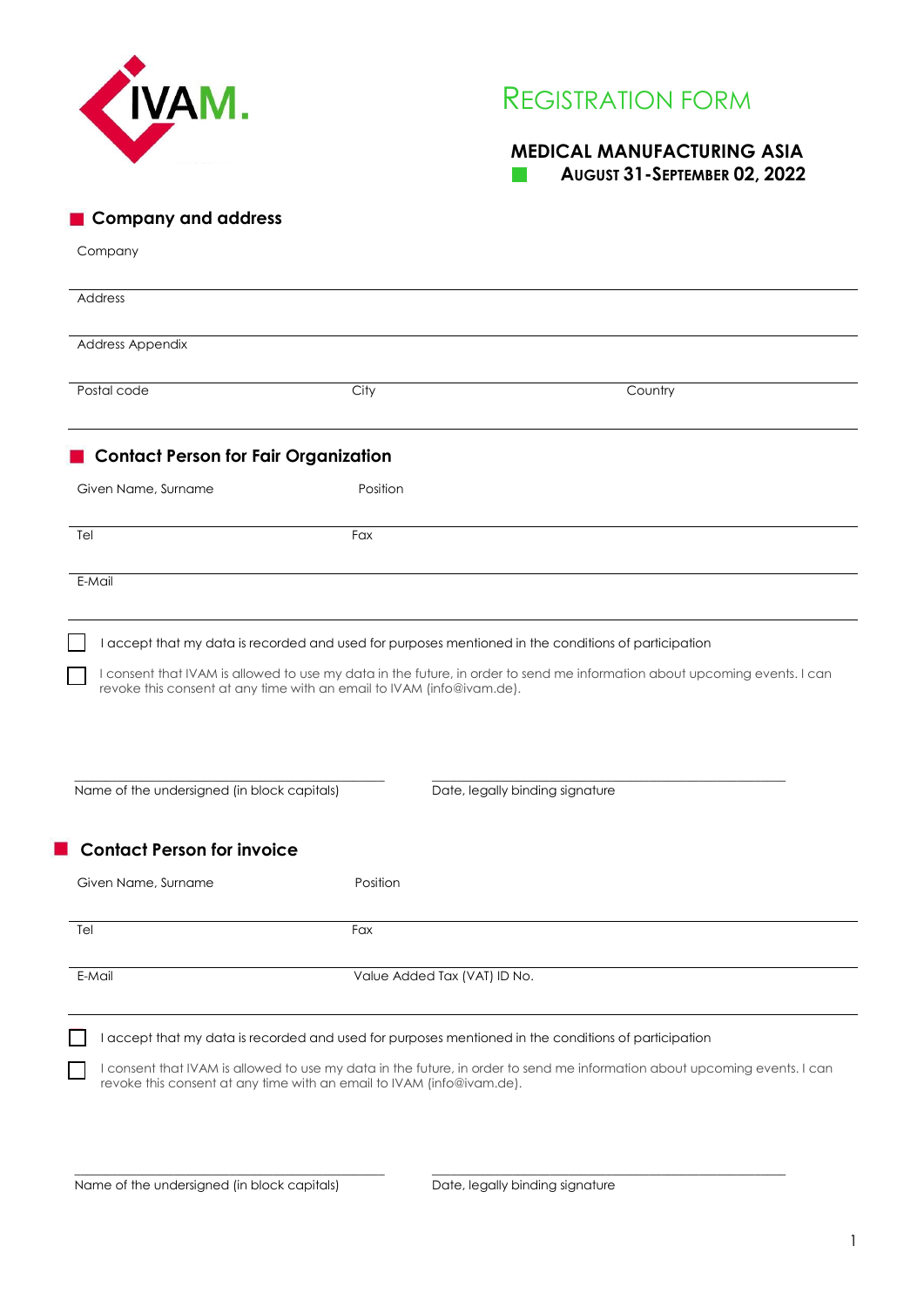

## REGISTRATION FORM

### **MEDICAL MANUFACTURING ASIA AUGUST 31-SEPTEMBER 02, 2022**

### **I would like to participate in the Medical Manufacturing Asia, August 31-September 02,**  ✔**2022.**

IVAM offers a complete service package including the following services:

- o Furnished stand space
- o Assembly and disassembly
- o Stand cleaning
- o General stand security
- o PR and marketing before, during and after the fair
- o Company profile: immediately online after registration
- o International exhibitor forum: presentation slot and entry in the program
- o B2B-meetings, organized by IVAM and Asian partners

The invoice for the IVAM Service Package will follow soon after registration. Further furniture and services need to be ordered additionally and will be charged extra.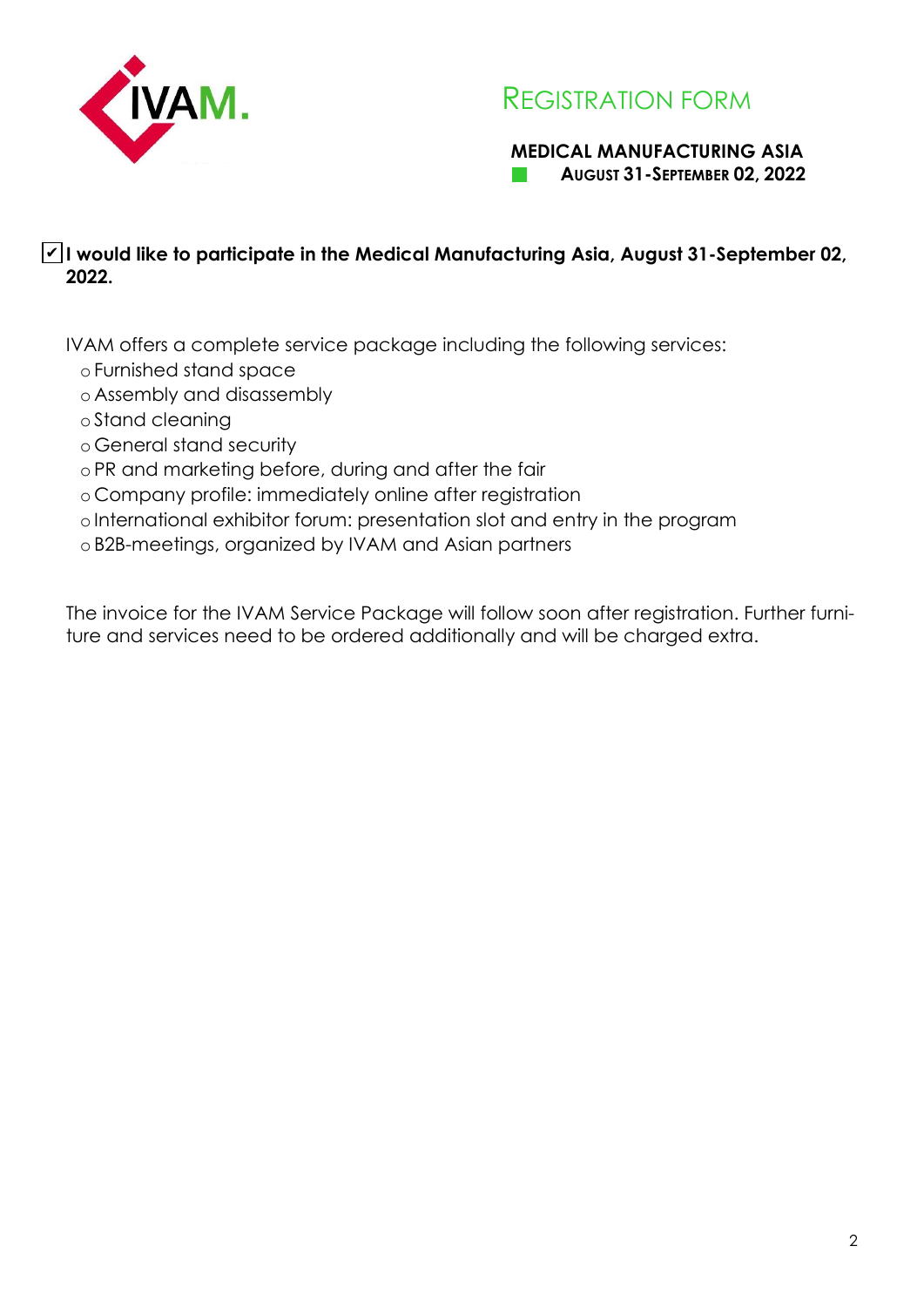

## REGISTRATION FORM

### **MEDICAL MANUFACTURING ASIA AUGUST 31-SEPTEMBER 02, 2022**

### **Application for stand space**

We book:

| Registration fee:                                                                             | 795,00 €                 |                                       |  |  |  |
|-----------------------------------------------------------------------------------------------|--------------------------|---------------------------------------|--|--|--|
| Please select:                                                                                |                          |                                       |  |  |  |
|                                                                                               | $79m^2$ 12m <sup>2</sup> | $\Box$ row booth                      |  |  |  |
|                                                                                               |                          | <b>Corner booth</b><br>(if available) |  |  |  |
| Corner booth surcharge<br>for $9m^2$ :                                                        | 795,00€                  |                                       |  |  |  |
| Corner booth surcharge<br>for $12m^2$ :                                                       | 295,00€                  |                                       |  |  |  |
| Surcharge for co-exhibitors                                                                   | 1000,00€                 |                                       |  |  |  |
| Prices per square metre                                                                       |                          |                                       |  |  |  |
|                                                                                               | Members                  | Non-Members                           |  |  |  |
| Early bird discount price (valid<br>until February 25, 2022)                                  | 599,00 €/m <sup>2</sup>  | 689,00 €/m <sup>2</sup>               |  |  |  |
| Regular price<br>(valid until July 15, 2022)                                                  | 699,00 €/m <sup>2</sup>  | 789,00 €/m <sup>2</sup>               |  |  |  |
| Registration after July 15, 2022 will be charged with a late-booking fee amounting 20% on the |                          |                                       |  |  |  |

total price

Prices for IVAM full service package plus 19% VAT.

\_\_\_\_\_\_\_\_\_\_\_\_\_\_\_\_\_\_\_\_\_\_\_\_\_\_\_\_\_\_\_\_\_\_\_\_\_\_\_\_\_\_\_\_\_\_\_\_\_\_

Name of the undersigned (in block capitals)

Date, Legally binding signature and company stamp

 $\_$  , and the set of the set of the set of the set of the set of the set of the set of the set of the set of the set of the set of the set of the set of the set of the set of the set of the set of the set of the set of th

Organizer:

IVAM Service GmbH | Joseph-von-Fraunhofer-Str. 13 | 44227 Dortmund | Germany T +49.231.9742-168| F: +49.231.9742-150 | info@ivam.de For registration please contact: Ms. Orkide Karasu T +49 231 9742 7086| F +49 231 9742 150 | ok@ivam.de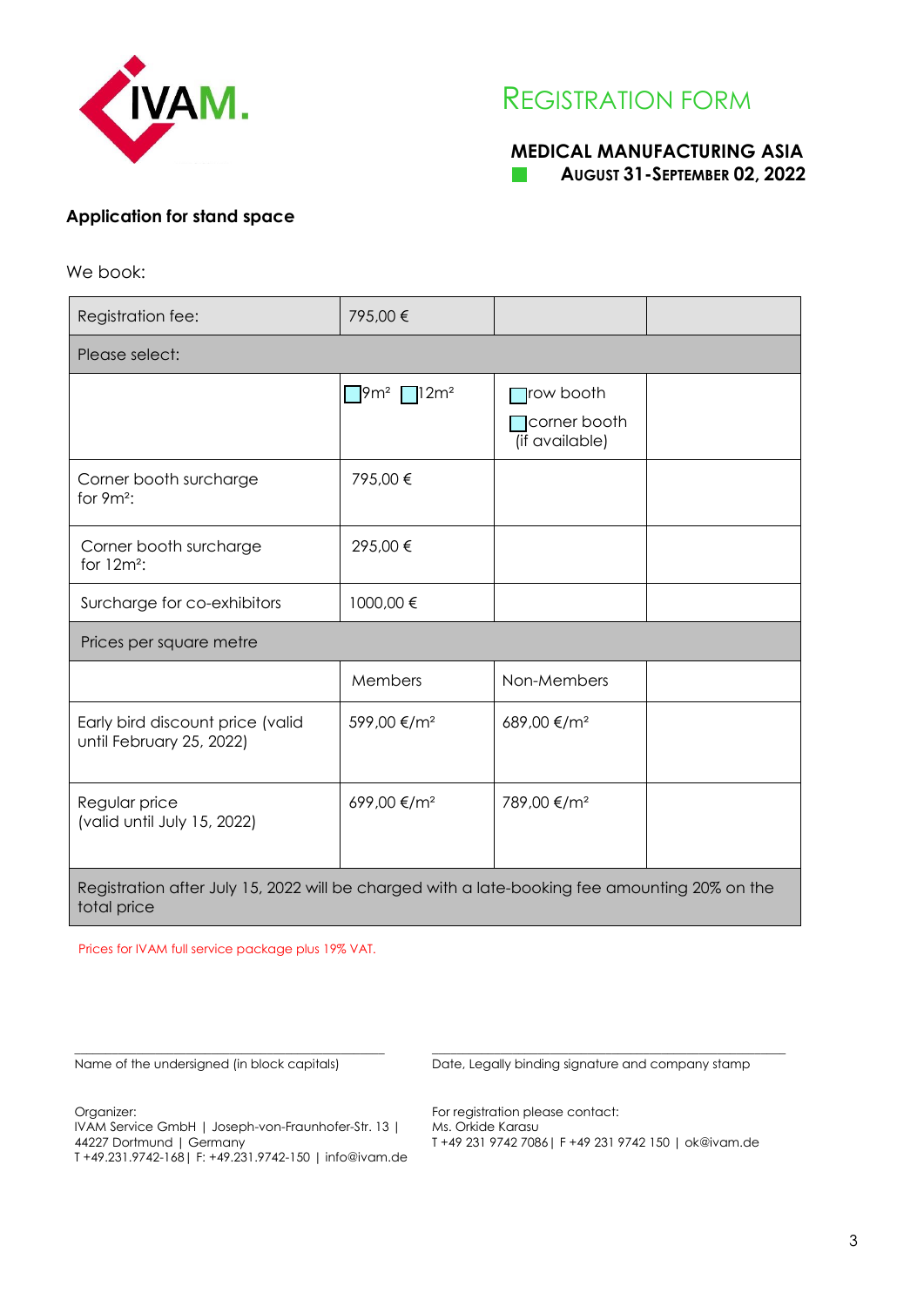### **Conditions for participation IVAM Service GmbH (called "IVAM" below)**



#### **1. Subject of the contract**

For the duration of the fair IVAM provides exhibition infrastructure and other services for exhibitors on the terms given below.

#### **2. Scope of supply and services**

Unless other or additional supplies or services have been agreed upon, the exhibition fee payable by the exhibitor for the respective fair standard units includes the following supplies and services:

2.1 Supplies and services for exhibiting companies and institutes

- a. Carpeted floor space
- b. Functional standard furniture according to the size of the respective booth
- c. Electrical connection
- 2.2 General supplies and services for exhibitors

a. Establishment of an information booth and light refreshment in the Guest Club

- b. General stand cleaning (exhibited products excluded)
- c. General security and control service (hall supervision) for the duration of the fair. d. Marketing and PR (invitation mailings to visitors and press work)
- 2.3. Additional supplies and services

Additional stand equipment and services exceeding the supplies and services listed under 2.1 and 2.2 are offered on demand and charged extra and separately.

#### 2.4 Hired objects

All materials and furniture are hired or rented to the exhibitors only for the duration of the event / fair. In case of damage of any hired object, IVAM reserves the right to charge the exhibitor for the subsequently replacement or cleaning.

#### **3. Registration**

3.1 Registration is made by filling in and returning the registration form. The exhibitor is irrevocably bound to the registration three months after the registration has been received. Receipt of the registration is confirmed by IVAM.

3.2 By signing the registration the exhibitor accepts the conditions of participation as binding. The exhibitor has to make sure that the persons he employs at the fair receive the conditions of participation.

3.3 Applicants have no claim to being admitted for participation.

#### **4. Conclusion of contract**

4.1 The contract between IVAM and the exhibitor is concluded with the transmission of a confirmation of participation by IVAM (under reserve of the right of withdrawal according to paragraph 12.).

4.2 IVAM decides on participation freely and at its own discretion. IVAM is entitled to not admitting individual exhibitors, especially if the available space is exceeded. The same applies to exhibited products. The number of corner booths is limited.

4.3 If the contents of the confirmation of participation deviate from the contents of the exhibitor's registration, the contract is based on the substance of the confirmation of participation unless the exhibitor objects in writing within 2 weeks.

#### **5. Stand space allocation**

5.1 IVAM allocates the stand space in consideration of the thematic division of the joint pavilion in consideration of the available premises. Exhibitor's requests are considered as far as possible.

5.2 The exhibitor has to accept that at the beginning of the fair the position of the other booths may have changed compared to the position at the time of admittance. Claims for compensation are mutually excluded.

5.3 Neither the change of the allocated stand space with other exhibitors nor a partial nor a complete allocation of the stand space to a third party is permitted without a respective agreement with IVAM.

### **6. Co-exhibitors**

6.1 Sharing stand space with another company requires a special registration by the exhibitor as well as the consent of IVAM. There is a charge for the approval of co-exhibitors (see 9.3). These conditions of participation also apply to the co-exhibitors, where appropriate. The exhibitor must inform the co-exhibitors about the conditions of participation and any supplementary conditions.

6.2 If an exhibitor fails to register co-exhibitors or indirectly represented companies or gives incomplete or incorrect information in his registration, the executing organization may determine and charge fees as if a registration had been made in accordance with the regulations.

6.3 Should several exhibitors wish to rent a stand jointly, they are required to name one person as the joint representative who is the only negotiating partner of the executing organization. The authorization includes the order of additional supplies and services, such as furniture, graphics, etc. for which the participating exhibitors are jointly and severally liable to IVAM.

#### **7. Exhibited products**

7.1 Only agreed-upon products may be exhibited; they may be removed from their place only with consent of the executing organization. Substitution is permissible only with written con-<br>sent by the executing organization an

7.2 The executing organization can demand that exhibited products be removed, if they are not included in the stand rental contract or prove to be obstructive or dangerous or not<br>compatible with the aim of the exhibition.

7.3 Direct sales are not allowed unless they are expressly permitted. In the latter case, the exhibited products must be labelled with clearly legible price tags. In particular, the exhibitor must obtain and meet the advertising and health regulations.

7.4 Copyrights and other industrial property rights to the exhibited products must be ensured by the exhibitor.

#### **8. Stand construction and stand design**

8.1 Stand construction and stand design are incumbent on IVAM.

8.2 For the whole duration of the fair during the official opening hours the stand has to be properly equipped, furnished with exhibition products and occupied by competent staff.

8.3 If the exhibitor places direct additional orders with third parties (in particular with the trade fair organization), e.g. via an online order system, he must avoid to give the impression that this order is placed by IVAM. The address of the exhibitor must be named for the invoice. If the address of IVAM should be preset in the online order service, the exhibitor must actively change it.

#### **9. Participation fees**

9.1 The participation fees are composed of a registration fee and the stand fee which depends on the size of the respective booth and is given by IVAM in the registration forms for each individual trade fair.

9.2 The stand fee for the basic standard unit are quoted plus legal value added tax and plus potential extra charges for additional services according to paragraph 2.3, plus other operation costs (electricity exceeding the service according to paragraph 2.1 c).

9.3 Surcharges are due for corner booths and depend on the size of the booth. The amount of the corner booth surcharge is named on the registration form

9.4 Surcharges may be due for co-exhibitors. The amount of the co-exhibitor surcharge is indicated on the registration form.

#### **10. Terms of payment**

10.1 After receipt of the participation confirmation by IVAM according to paragraph 4.1 of these terms, the registration fee and stand fee amounting is immediately due.

10.2 All potential extra charges and operating costs, like additional plugs for electricity and compressed air or additional furniture, will be invoiced after the fair has closed. The charges are due for payment immediately after receipt of the invoice.

10.3 The assignment of claims against the executing organization is excluded. The offset of claims is permissible only with counterclaims that are undisputed or have been confirmed by a court of law.

10.4 If the exhibitor does not pay due amounts of the participation fee, IVAM reserves the right to charge default interest of 8 percent above the ECB base rate on delayed payments starting from the first day of delay (Section 288 of the German Civil Code BGB).

10.5 Complaints regarding the invoices can only be considered when they are made in writing within 14 days from the date of invoice to the executing organization.

#### **11. Liability, insurance**

11.1 IVAM is not liable for pre-existing deficiencies associated with rented space and equipment (guarantee liability), regardless of fault.

11.2 IVAM is legally liable for damage claims involving cases of intent or gross negligence as well as a culpable violation of a material contractual obligation on its part.

11.3 In other respects IVAM excludes any liability for damages caused by slight negligence on the part of the executing organization or its representatives or vicarious agents. The foregoing does not affect IVAM's liability owing to a culpable injury to life or bodily health.

11.4 The exhibitor is not entitled to a reduction in rent unless an attempt to remedy defects in the rented object becomes unsuccessful or unless IVAM fails to take steps to alleviate the defect, despite being granted a reasonable grace period.